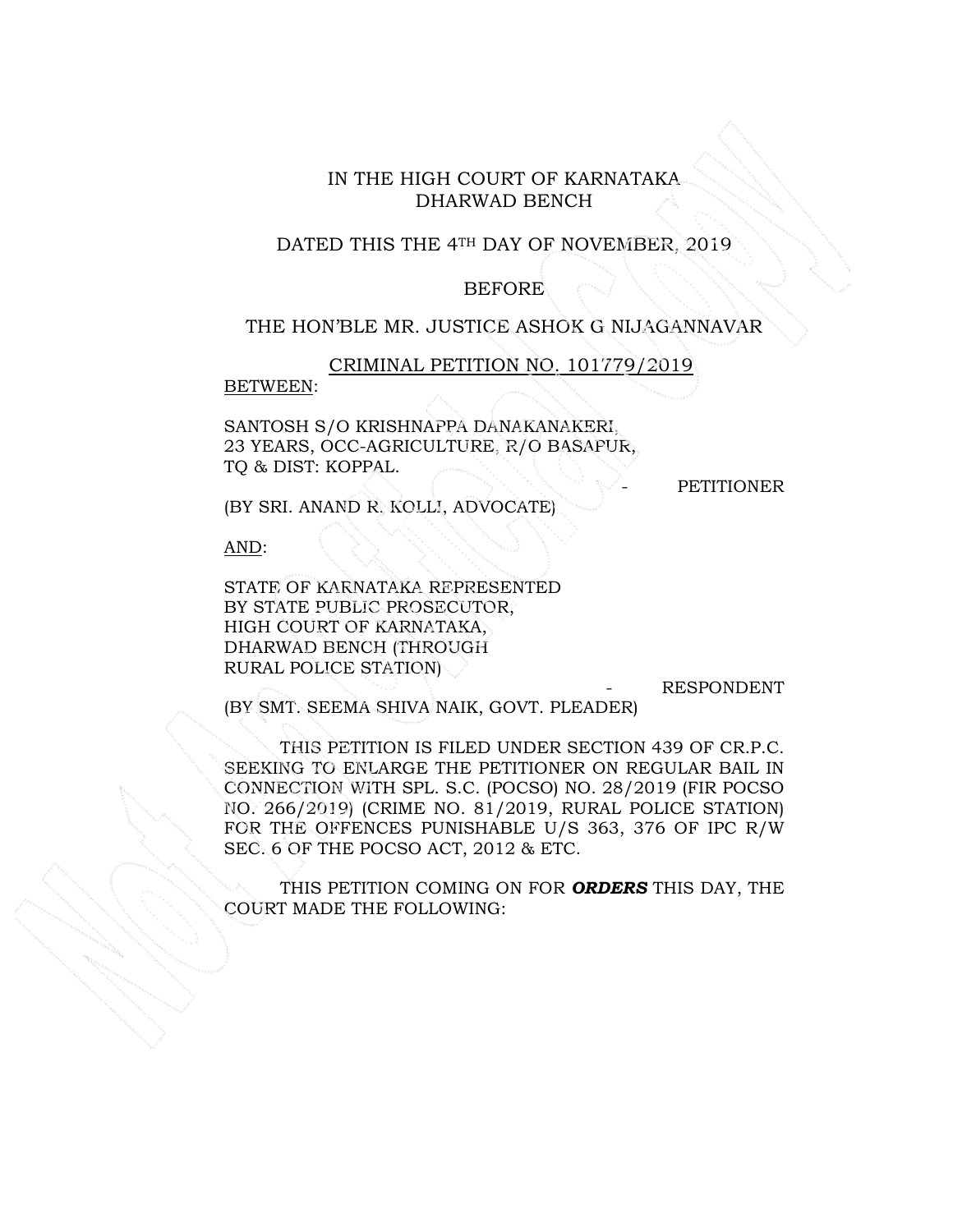## ORDER

The petition is filed u/S 439 of Cr.P.C. by the petitioner-accused for grant of bail in Spl. S.C. (POCSO) 28/2019 FIR POCSO No. 266/2019 [Crime No. 81/2019] of Koppal Rural Police Station for the offences punishable u/S 363, 376 of Indian Penal Code, 1860 (for short 'IPC') r/w Sec. 6 of the Prevention of Children from Sexual Offences Act, 2012 (for short 'POCSO').

2. The facts briefly stated in the petition are that, initially on 14.04.2019 a complaint was registered by the brother of the deceased-victim that the accused petitioner has kidnapped his sister. On the basis of the said complaint, the case was registered at Koppal Rural Police Station Crime No. 13/2019. Later on 30.05.2019 the victim girl committed suicide. Thereafter, on the basis of the statement of the mother of the deceased, the Police have registered the case in Koppal Rural Police Station Crime No. 81/2019 for the aforesaid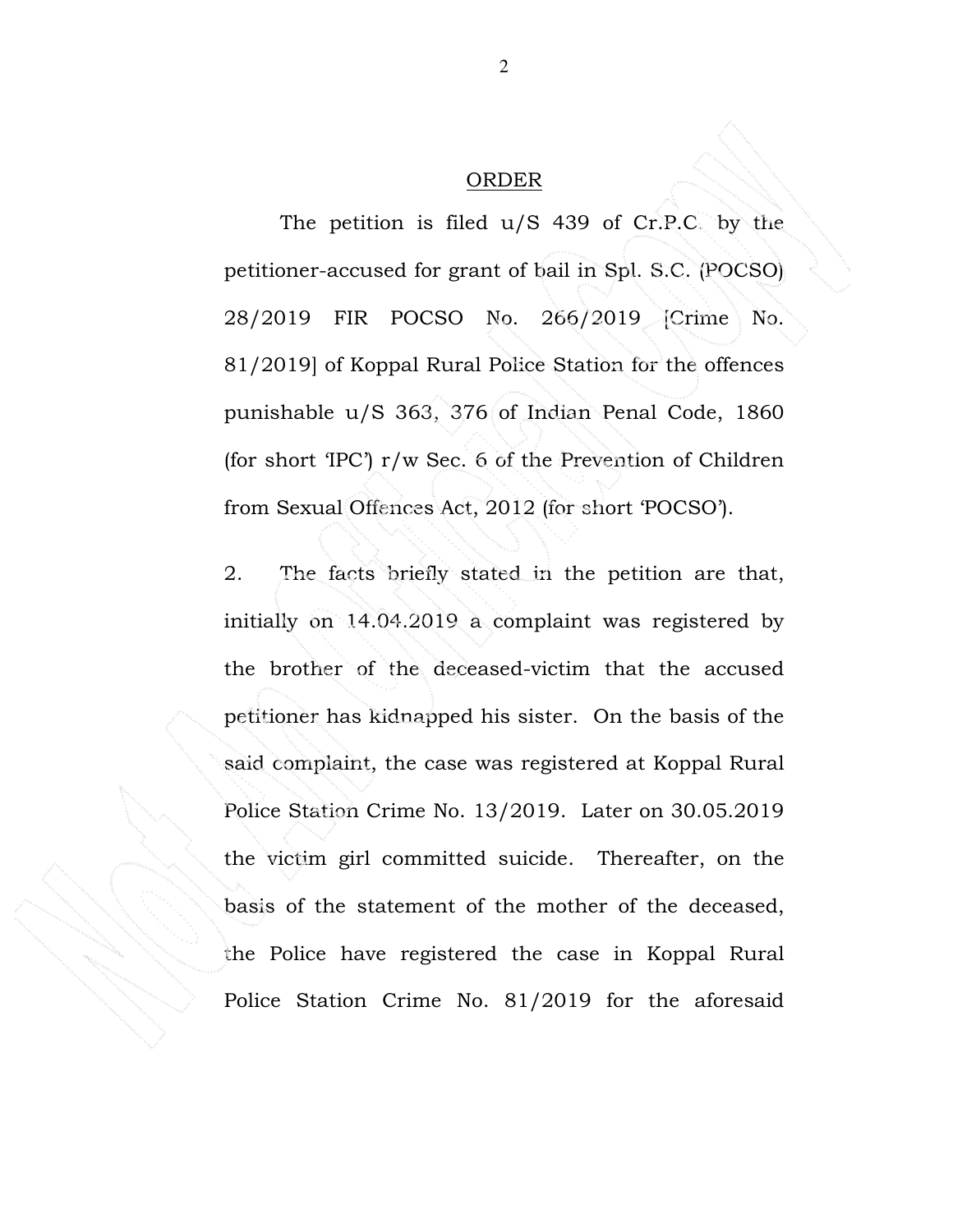offences. The accused was arrested on 10.05.2019. Since then, he is in judicial custody. The bail petition filed before the Sessions Court was rejected.

3. Heard the learned counsel for the petitioner and the learned Govt. Pleader for the respondent-State. Perused the prosecution records.

4. The counsel for the petitioner strenuously contended that, as on the date of the complaint, the victim girl was more than 17 years old and she had mental ability to understand the consequences. Even in the statement recorded u/S 164 of Cr.P.C. before the learned Magistrate, she has not disclosed about the kidnapping or sexual harassment or the rape committed by the accused. The charge sheet has already been filed. Since nothing is required to be recovered from the bail petitioner, as such his custodial interrogation is not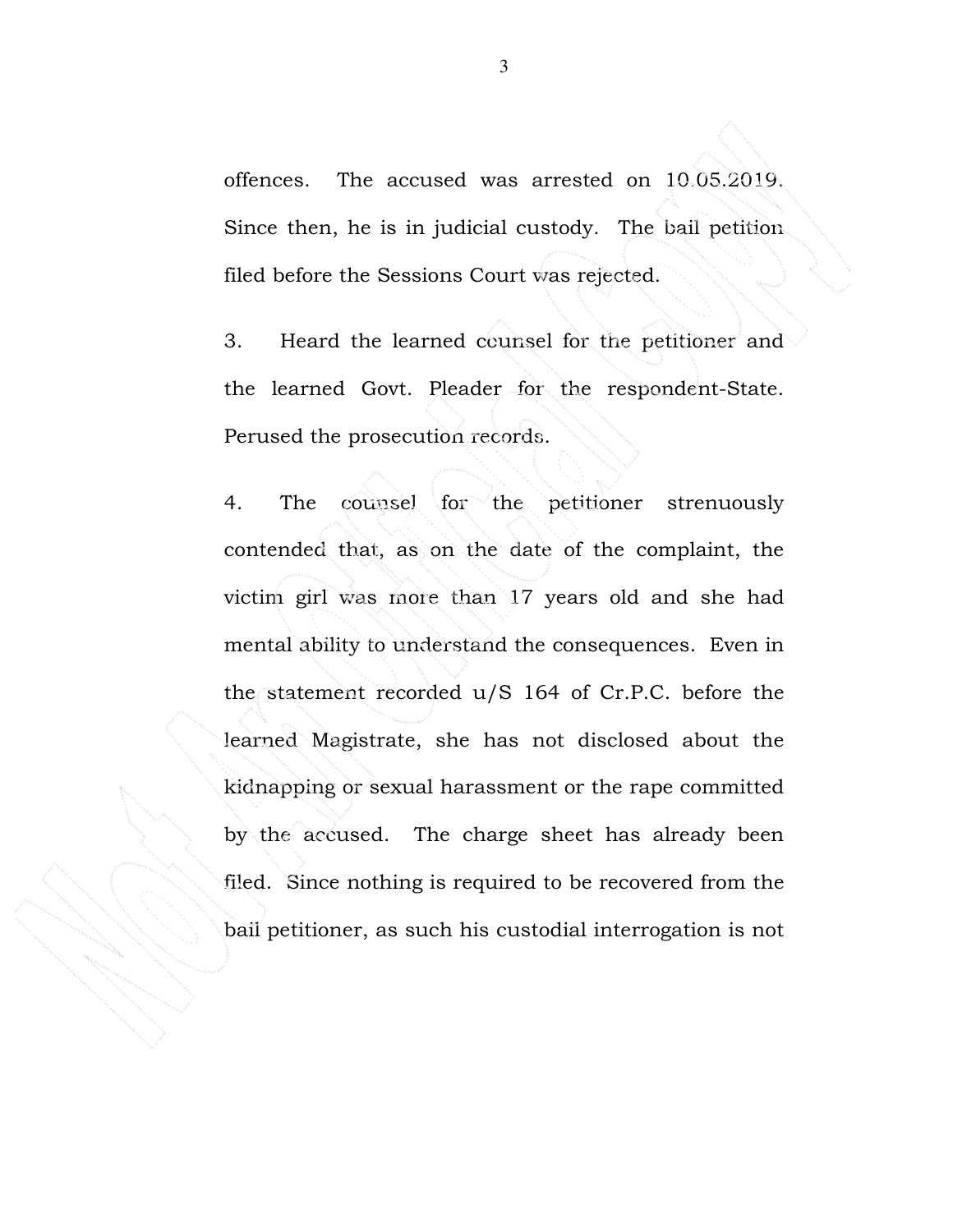necessary, this petitioner cannot be allowed to incarcerate in jail for indefinite period.

5. Per contra, learned Govt. Pleader submitted that keeping in view the gravity of the offences allegedly committed by the petitioner, he does not deserve to be enlarged on bail. The victim prosecutrix was kidnapped by the accused-petitioner on the pretext of marrying her and she has been subjected to sexual intercourse. The petitioner taking undue advantage of the innocence of the victim girl, who was a minor at the time of the alleged incident, was sexually assaulted. Thereafter, on account of the subsequent events, the victim girl was compelled to commit suicide. There is a prima facie evidence to prove the complicity and involvement of the accused-petitioner. Thus, he is not entitled for bail.

6. Having heard the learned counsel for the parties and perused the material available on record, this Court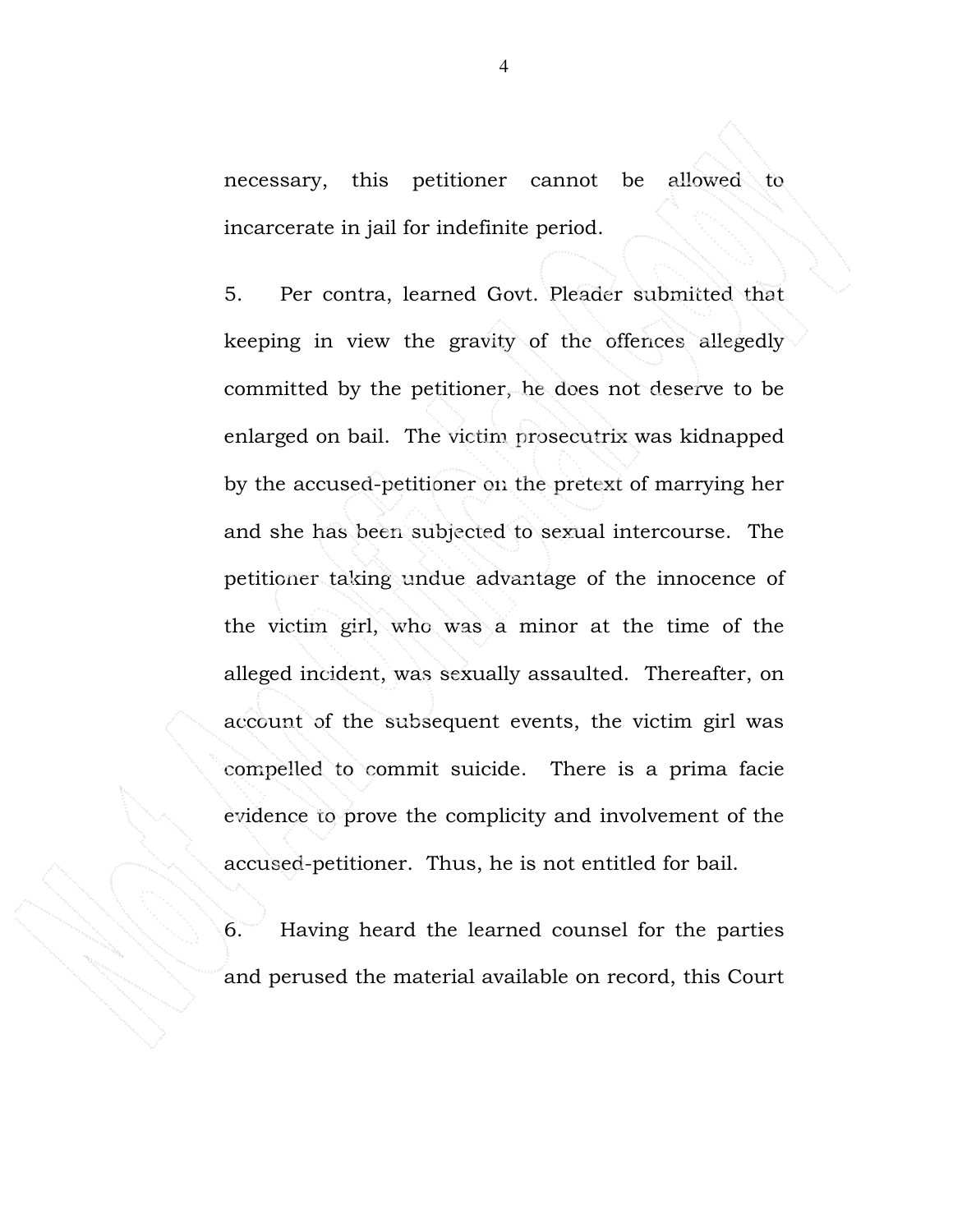finds that it has come in the evidence of the prosecutrix recorded u/S 164 of Cr.P.C. that she had gone with the accused-petitioner on her own volition and had joined the company of the petitioner on the date of the alleged incident. Further she has stated that she resided along with the petitioner-accused for 18 days and the Police have brought her before the Court. Apart from this, there are no specific allegations of kidnapping or sexual assault or rape committed by the accused-petitioner.

7. During the course of arguments, the learned counsel for the petitioner submitted that on account of the arrest of the petitioner-accused, she went into depression and committed suicide. Even in the initial complaint filed by the brother of the victim girl, it is nowhere stated that she was sexually exploited.

8. Having carefully perused the statement of victimprosecutrix recorded u/S 164 of Cr.P.C. this Court finds

5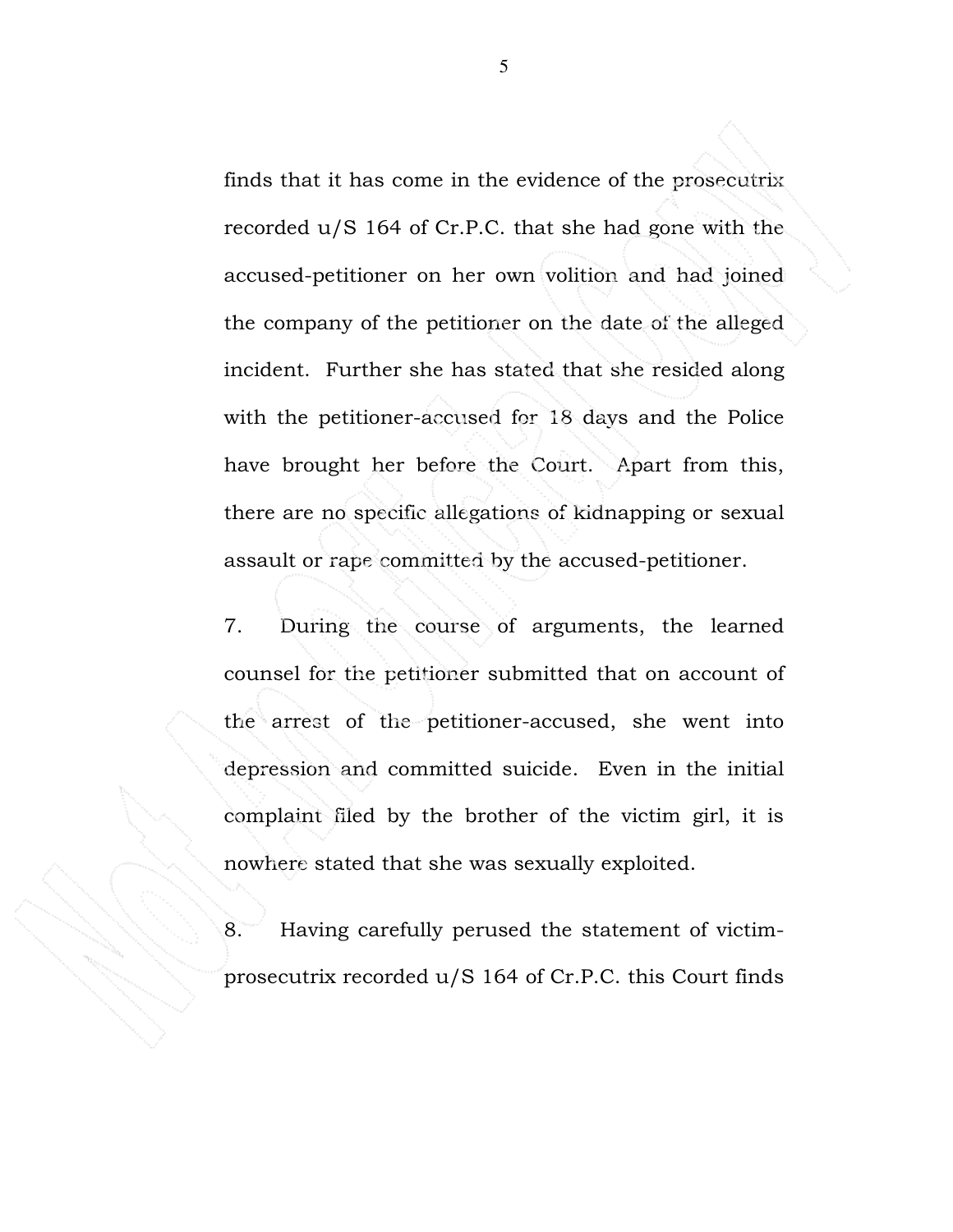no force in the arguments of the learned Govt. Pleader that the victim girl was kidnapped by taking undue advantage of her innocence. Nowhere it suggests that the victim girl was incapable of understanding or answering the questions put to her by the Court. Rather the narration of facts given by her clearly suggests that she was capable of understanding the questions clearly. Ultimately, all these aspects are to be considered and decided by the Court below on the basis of evidence collected by the prosecution.

9. In the instant case, the charge sheet has been filed and no grounds are made out to infer that in the event of petitioner enlarged on bail, he may flee from justice or going to tamper the prosecution witnesses.

10. Recently, the Hon'ble Apex Court in Criminal Appeal No. 227/2018 [2018(2) AICLR (S.C.)204], Dataram Singh v. State of Uttar Pradesh & Anr. Decided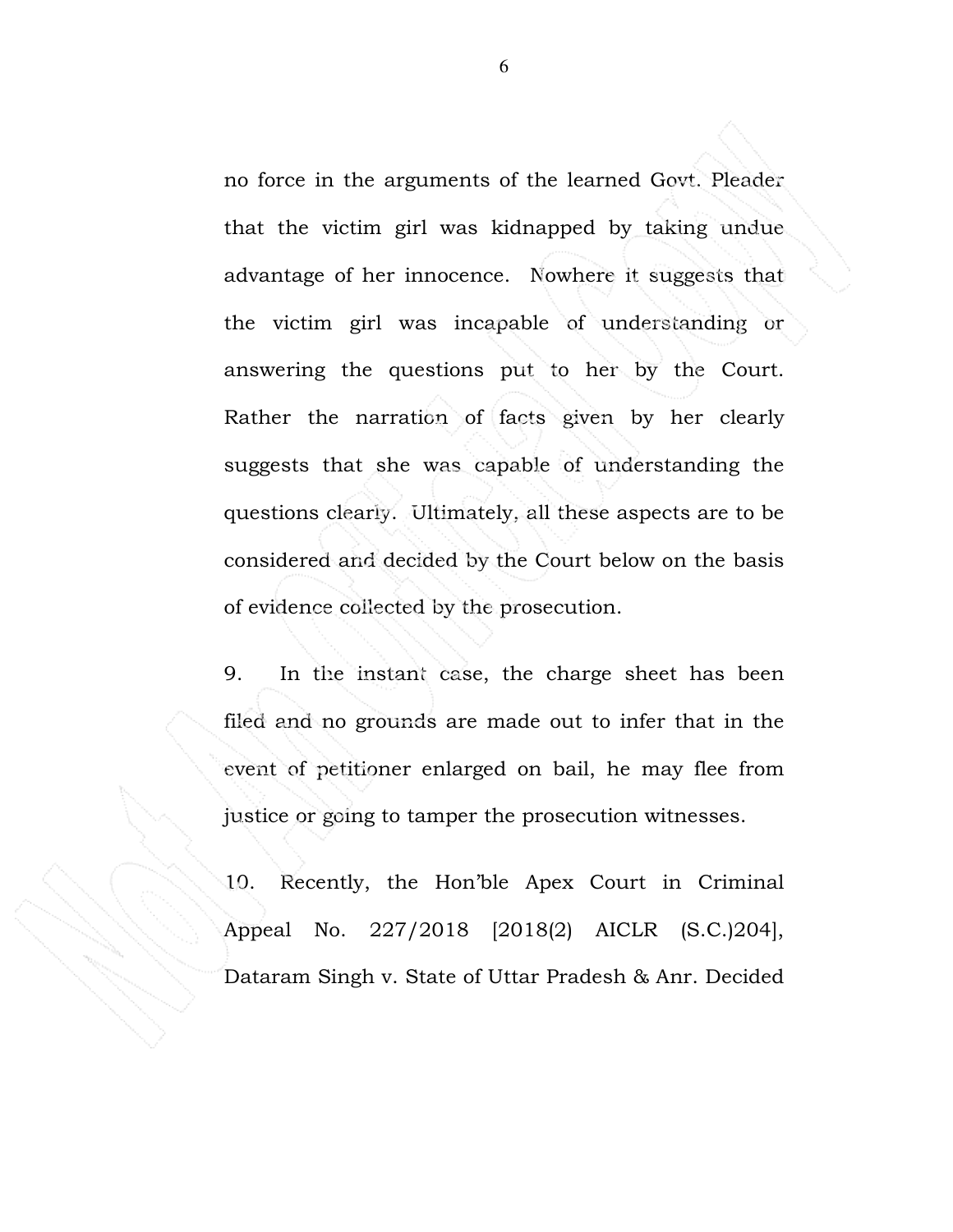on 6.2.2018 has held that freedom of an individual cannot be curtailed for indefinite period, especially when his guilt has not been proved. It has further held by the Hon'ble Apex Court in the aforesaid judgment that a person is believed to be innocent until found guilty. The Hon'ble Apex Court has held as under:

*2.A fundamental postulate of criminal jurisprudence is the presumption of innocence, meaning thereby that a person is believed to be innocent until found guilty. However, there are instances in our criminal law where a reverse onus has been placed on an accused with regard to some specific offences but that is another matter and does not detract from the fundamental postulate in respect of other offences. Yet another important facet of our criminal jurisprudence is that the grant of bail is the general rule and putting a person in jail or in a prison or in a correction home (whichever expression one may wish to use) is an exception. Unfortunately, some of these basic principles appear to have been lost sight of with the result that more and more persons are being incarcerated and for longer periods. This does not do any good to our criminal jurisprudence or to our society.*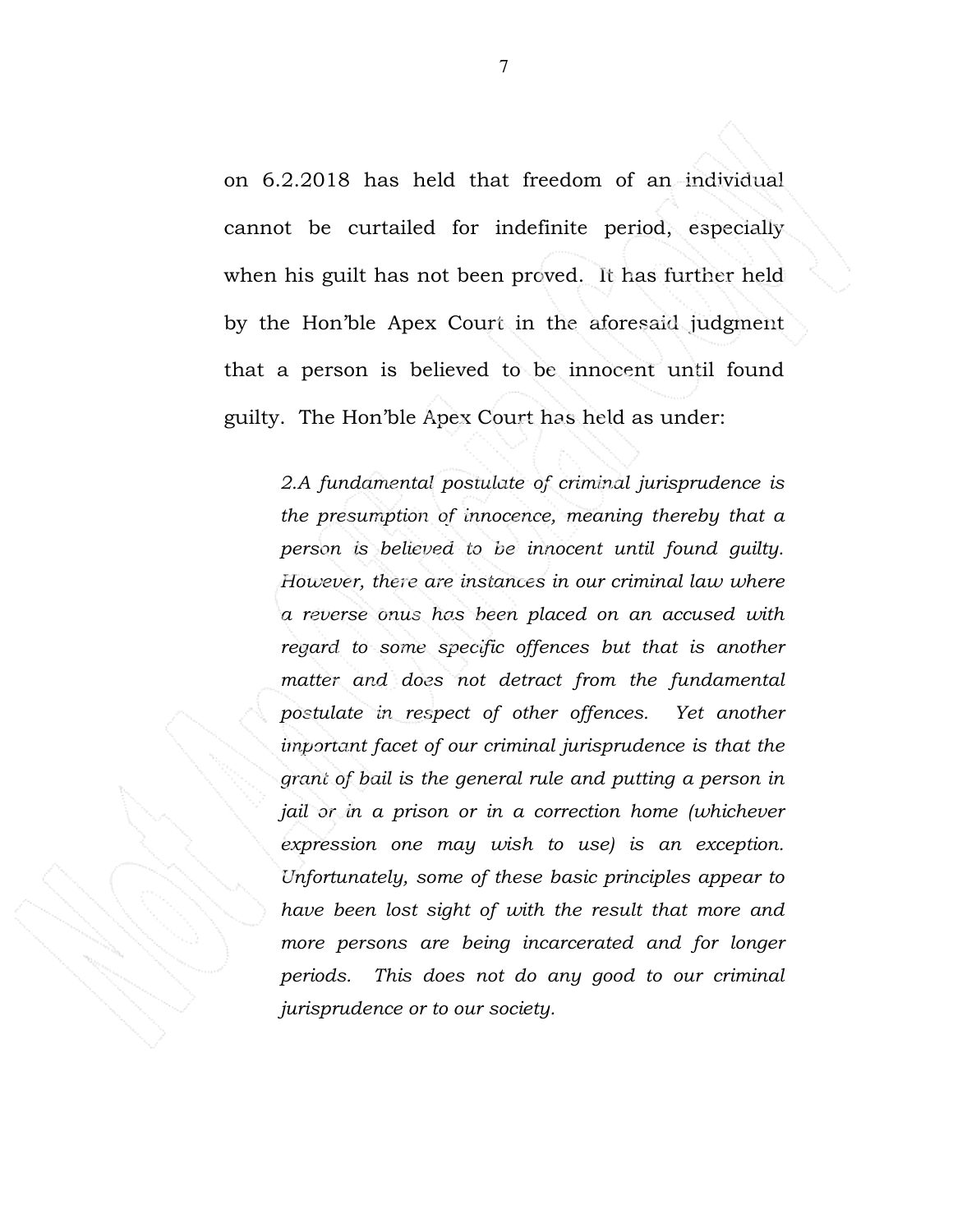11. By now it is well settled that gravity alone cannot be decisive ground to deny bail, rather competing factors are required to be balanced by the court while exercising its discretion. It has been repeatedly held by the Hon'ble Apex Court that object of bail is to secure the appearance of the accused person at his trial by reasonable amount of bail. The object of bail is neither punitive nor preventative. The Hon'ble Apex Court in Sanjay Chandra v. Central Bureau of Investigation, (2012) 1 SCC 49; [2012 (1) AICLR (S.C.)1]; wherein it has been held as under:

> *"The object of bail is to secure the appearance of the accused person at his trial by reasonable amount of* bail. The object of bail is neither punitive nor *preventative. Deprivation of liberty must be considered a punishment, unless it can be required to ensure than an accused person will stand his trial when called upon. The Courts owe more than verbal respect to the principle that punishment begins after conviction, and that every man is deemed to be innocent until duly tried and duly found guilty. Detention in custody pending*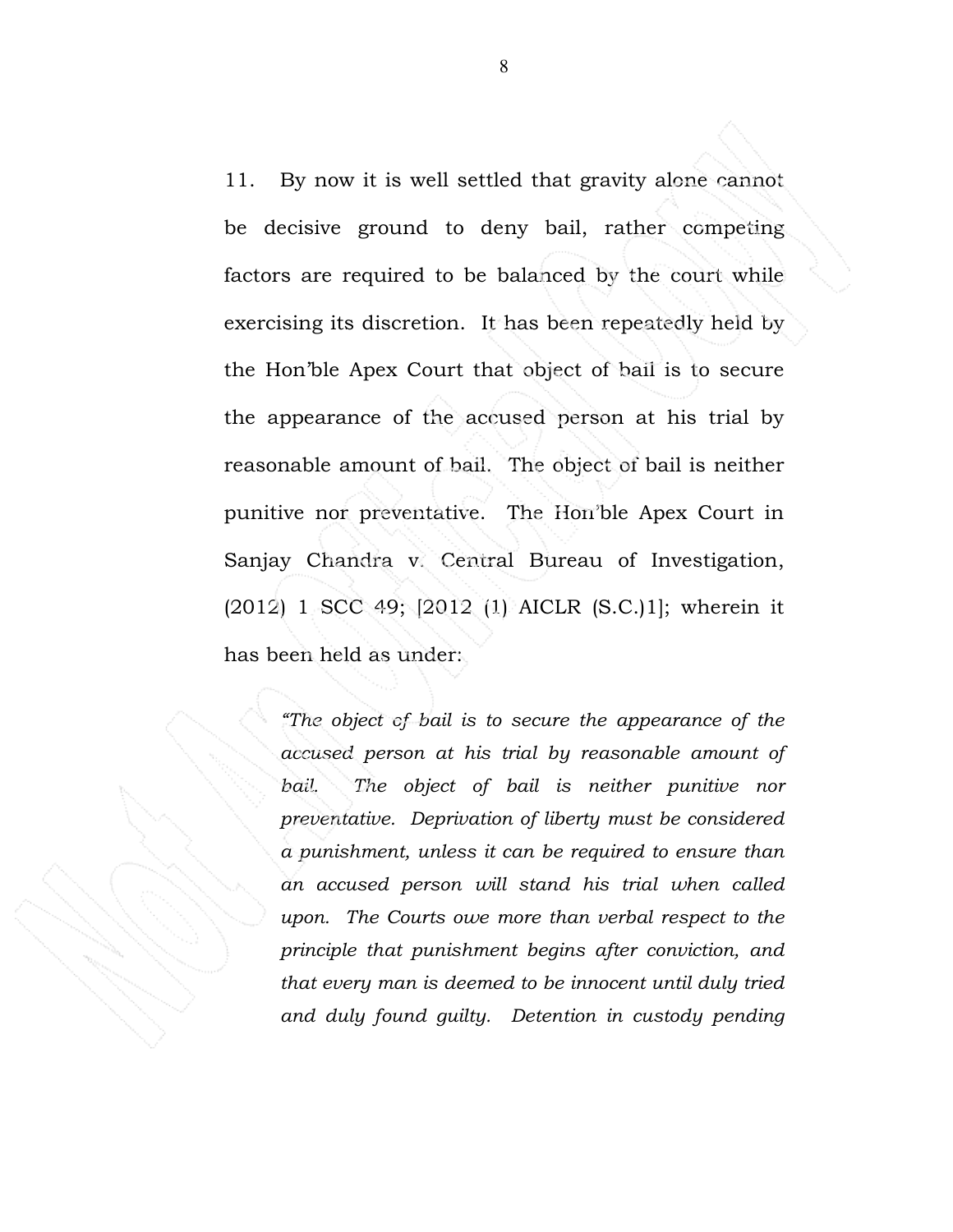*completion of trial could be a cause of great hardship. From time to time, necessity demands that some unconvicted persons should be held in custody pending trial to secure their attendance at the trial but in such cases, "necessity" is the operative test. In India, it would be quite contrary to the concept of personal liberty enshrined in the Constitution that any person should be punished in respect of any matter, upon which, he has not been convicted or that in any circumstances, he should be deprived of his liberty upon only the relief that he will tamper with the witnesses if left at liberty, save in the most extraordinary circumstances. Apart from the question of prevention being the object of refusal of bail, one must not lose sight of the fact that any imprisonment before conviction has a substantial punitive content and it would be improper for any court to refuse bail as a mark of disapproval of former conduct whether the accused has been convicted for it or not or to refuse bail to an unconvicted person for the purpose of giving him a taste of imprisonment as a lesson.* 

12. Needless to say object of the bail is to secure the attendance of the accused in the trial and the proper test to be applied in the solution of the question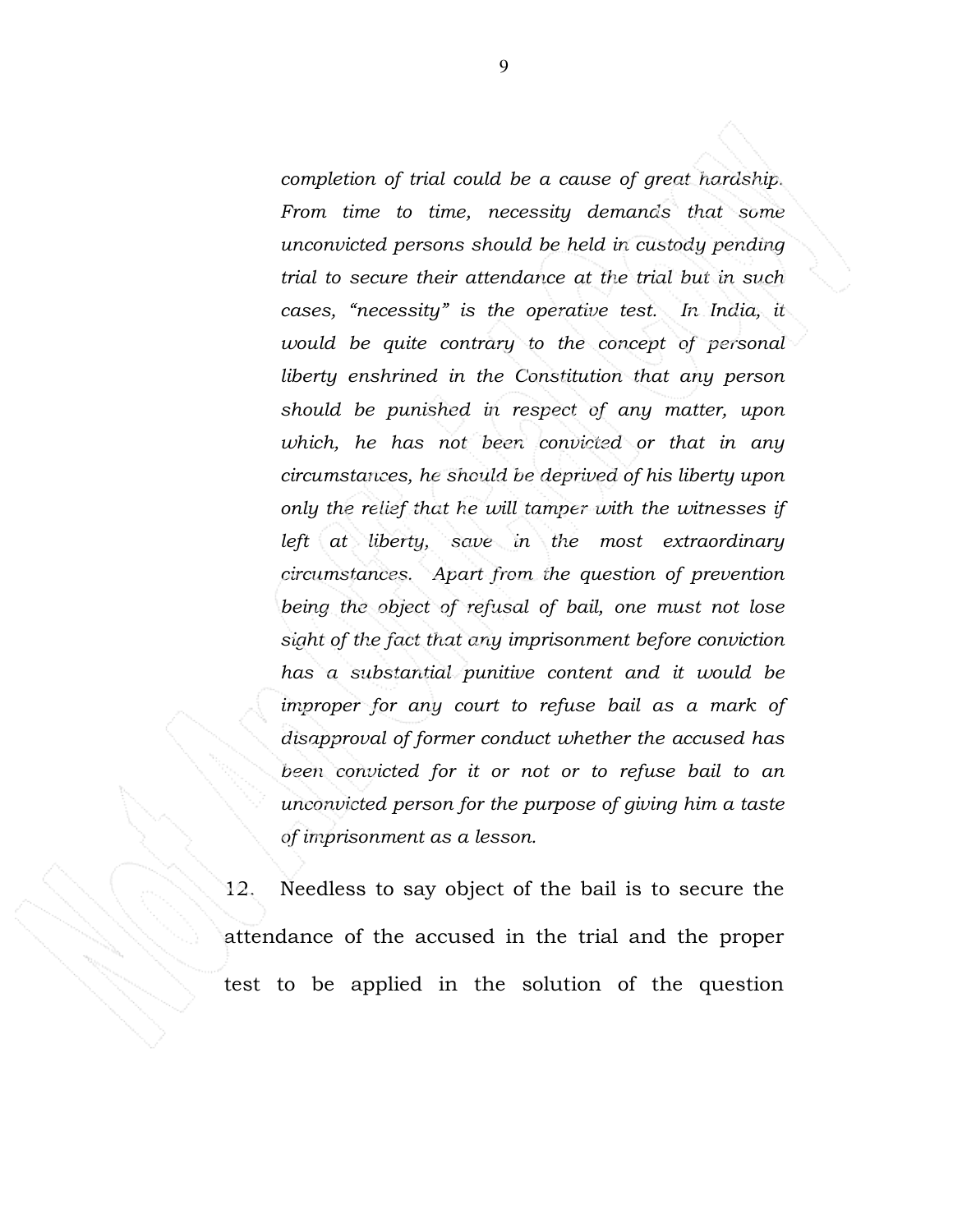whether bail should be granted or refused is whether it is probable that the party will appear to take his trial. Otherwise, bail is not to be withheld as a punishment. Otherwise also, normal rule is of bail and not jail. Court has to keep in mind nature of accusations, nature of evidence in support thereof, severity of the punishment which are peculiar to the accused involved in that crime.

13. The main objection of the prosecution is that, in the event of granting bail, the accused-petitioner is likely to tamper the prosecution witnesses. The said objection may be set right by imposing stringent conditions. In the facts and circumstances of the case, this Court is of the view that there are valid grounds to consider the bail subject to terms and conditions. Accordingly, the petition is allowed subject to the following conditions.